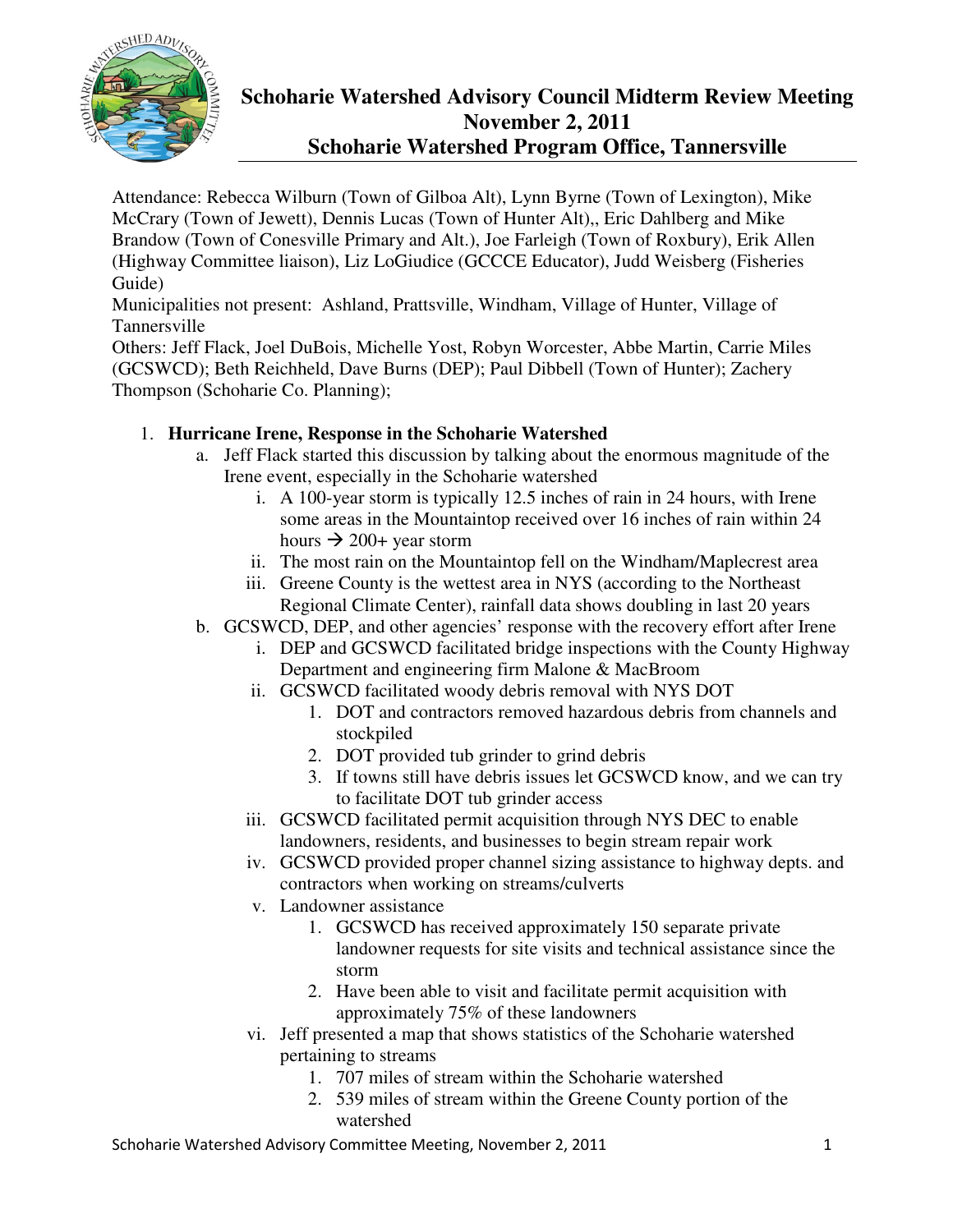- 3. 3,162 Greene County tax parcels adjacent to a stream
	- a. 33 parcels owned by municipality
	- b. 104 parcels owned by NYCDEP
	- c. 155 parcels owned by NYS/NYSDEC
	- d. 2870 parcels privately owned
- 4. The map & statistics show the large amount of streamside property in the Schoharie basin/Greene County
- 5. Most received some sort of damage during the storm
- 6. Impossible to address all these properties and damage not enough money available; cannot return everything to pre-storm conditions
- 7. We need to prioritize projects that serve multiple objectives/stakeholders, public benefit, water quality issues
- vii. Overall the GCSWCD/DEP demonstration restoration projects held up well to the storm
	- 1. E.g. The Long Road project in West Kill most likely helped prevent CR 6 damage/closures, as historically that area has washed out in smaller storms than Irene
	- 2. Mike McCrary commented that it would be interesting to see a list of project areas involving streams and infrastructure that did hold up well through Irene
	- 3. These projects are designed and supported by science- and databased principles.  $\rightarrow$  The future lies in scientifically-supported stream management
		- a. Need to avoid unengineered dredging of streams
		- b. Keep development out of the floodplain
- viii. Michelle Yost asked if the committee thought anything more could have been done for communities
	- 1. Rebecca Wilburn responded that in most cases the best defense is a good offense: communities should recognize that another large storm will come in the future, and should be prepared so they don't experience such damage and devastation again
	- 2. Jeff F. commented that Irene has changed many people's perspectives: there seems to be more interest in all-hazard mitigation planning, identifying recurring problem areas. Communities need to identify these issues and move forward in trying to repair and improve them
	- 3. Judd Weisberg commented that each town seems to have their own method of dealing with the flood and recovery (e.g. Windham vs. Prattsville); different amount of resources, tourism interest in communities, etc.
- ix. Judd W. brought up the issue of relocation and floodplain reclaiming
	- 1. Rebecca W. said that in order for a community to be eligible for a buyout, they need to have an adopted hazard mitigation plan, but the entire state will be competing for that money
		- a. Lynn Byrne asked how communities start the process and get in line to receive buyout money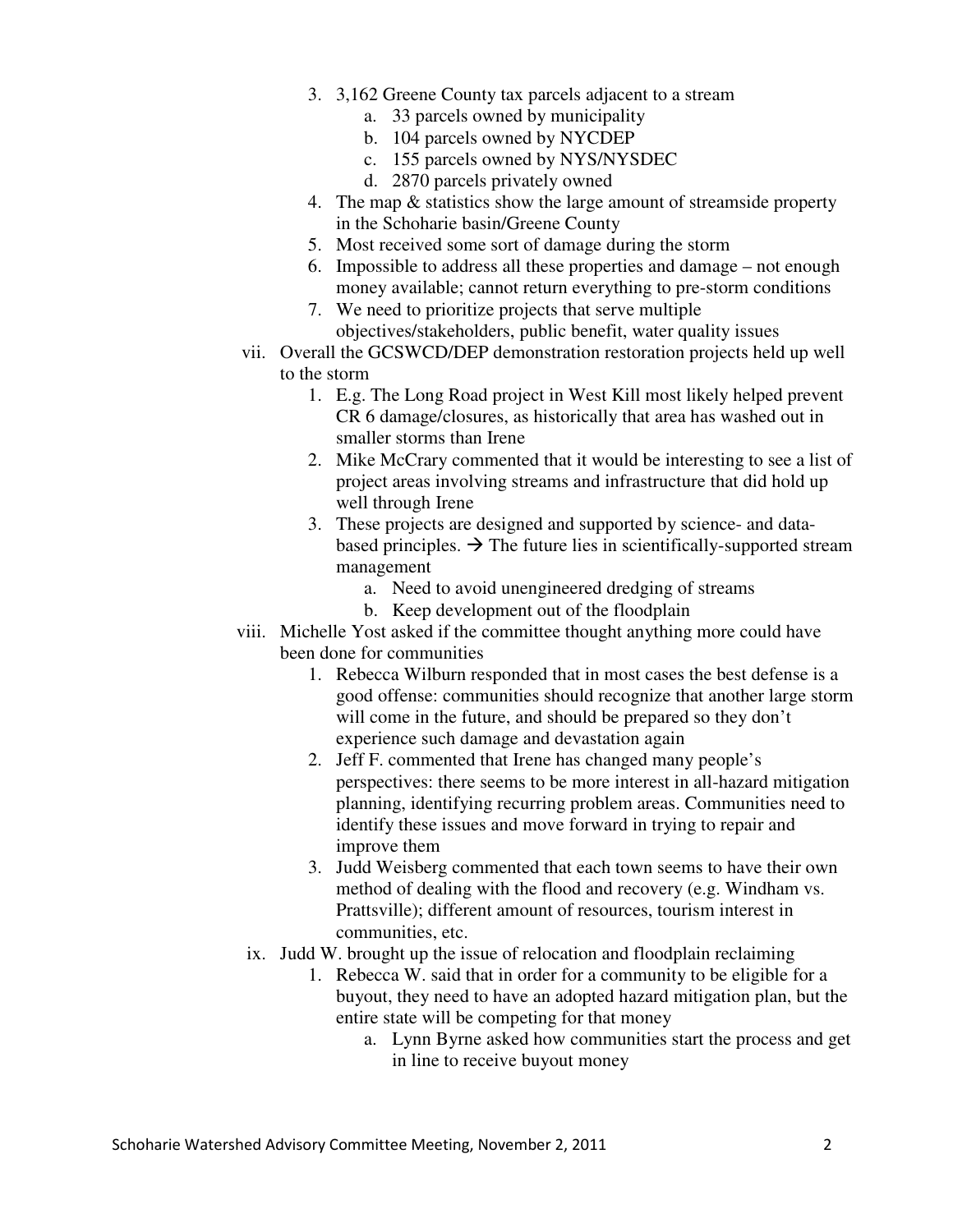- i. Rebecca W: work with county emergency management personnel, Office of Emergency Management
- 2. Paul Dibbell asked if this is the same source of money as FEMA buyout funds
	- a. Rebecca W: sort-of, FEMA does hazard mitigation buyouts and forced buyouts. Hazard mitigation buyouts are weighted toward priority property designations
	- b. Rebecca W. stated that the final money value of the FEMA hazard mitigation program has not yet been determined, but will be during the next couple of months. The funding amount is dependent on the total dollar value loss due to the storm (includes all work crews, staff time, damage, etc.). The funding amount will be 10-15% of that total
- 3. Dave Burns stated that the towns/county need to develop a plan and apply to FEMA/SEMO for buyout program. However, this is very time-consuming and confusing.
	- a. Rebecca W. said there are consultants available to help towns/landowners with this process: Public Assistants and Independent Assistants
- 4. Lynn B. stated that she would prefer not to see a lot of money put back into homes that shouldn't be there to begin with (i.e. homes in the floodplain)
- 5. Rebecca W.: Ideally a town has a buyout plan established before a disaster; by now any appropriate properties for buyout should be identified
- 6. Beth Reichheld asked if Greene County is considering a buyout program
	- a. Both Dennis Lucas and Rebecca W. said that they don't think so
- 7. Rebecca W: buyout applications are submitted on an ongoing basis, and every emergency manager received notice as soon as a federal disaster was declared
	- a. A Letter of intent should be going out in the next couple of weeks announcing the opening of the Hazard Mitigation Grant Program. An email blast will be sent to municipalities when that is known
		- i. Not sure of exact deadline, spring/summer 2012
		- ii. Dave Burns asked if this date could be determined and sent around to everyone
- 8. It appears FEMA is leaning more towards pro mitigation and looking for good hazard mitigation proposals. This needs to be the cornerstone because we will have another flood and we want to avoid the same level of damage
- 9. Michelle Yost heard the following tips when dealing with FEMA:
	- a. Plead your case
	- b. Push the process
	- c. Ask for more money than you need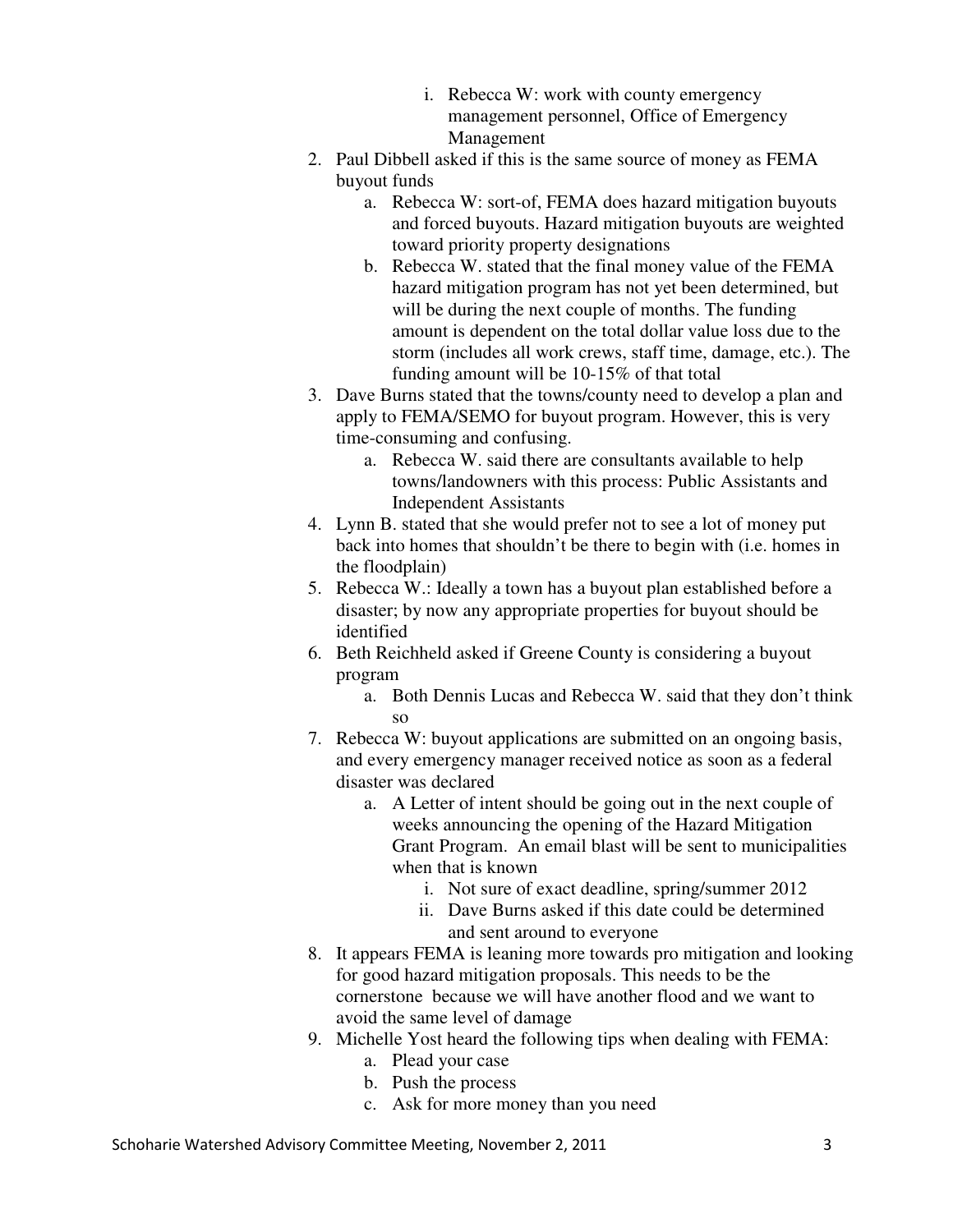- d. Settle for less money than you need
- e. Projects under \$64K get the full reimbursement much quicker than projects of \$64K which take longer to receive the full reimbursement  $\rightarrow$  Break projects down into smaller segments if able to speed reimbursement
- 10. Rebecca W. advised that municipalities should keep track of all time and materials (including volunteers) involved in cleanup/recovery. She also advised to have a contract/state representative with you when meeting with FEMA because they know the system and what to argue
- x. Joel DuBois presented a HEC RAS (Hydraulic Engineering Center, River Analysis Systems) model that analyzed a sample section of the Schoharie
	- 1. Modeled a proposed 3 food stream dredge through the Lexington hamlet along CR 13A
	- 2. Some of the cross sections modeled actually showed a floodwater surface elevation after the dredge  $\rightarrow$  dredging can have unpredictable results
	- 3. The model also showed that a massive amount of streambed soil would have to be removed just for the 3' dredge, and since this didn't lower the water level much (and actually increased it at some cross sections), it would be a cost-prohibitive
	- 4. Model showed that in order to keep floodwaters within the channel boundaries, stream bed would have to be dredged down 30 feet in some cases  $\rightarrow$  completely unrealistic and unfeasible. Furthermore excavation on this scale would result in stream bank destabilization threatening homes and roads
	- 5. Joel D. reiterated that this model shows that streams can be unpredictable and reaches should be properly modeled and engineered before any in-stream intervention
	- 6. Lynn B. asked if it might be fiscally smarter for towns to relocate people/homes instead of manipulating and trying to control streams
		- a. Joel D. responded that he completely agrees. Stream management as a tax-based protection needs to be wellthought-out
	- 7. Michelle Y. stated that there is a difference between inundation (which Joel's model focuses on) and streambank erosion. Most District projects focus on erosion because it is a water quality issue
	- 8. Beth R. stated that hydraulic constrictions lead to debris accumulation and eventually require intervention. It is very important to get channel alignment and dimensions correct in order to have stable streams and reaches

### **2. Summary of Round 5 Applications – Received August 1, 2011**

- a. *Landowner Stream Assistance category*: (Joel DuBois presented these projects and gave their summaries). Votes occurred after all proposals were reviewed.
	- i. Apple Hill
		- 1. The original project application is intended to mitigate an existing hazard to private homes and a septic system. However, the project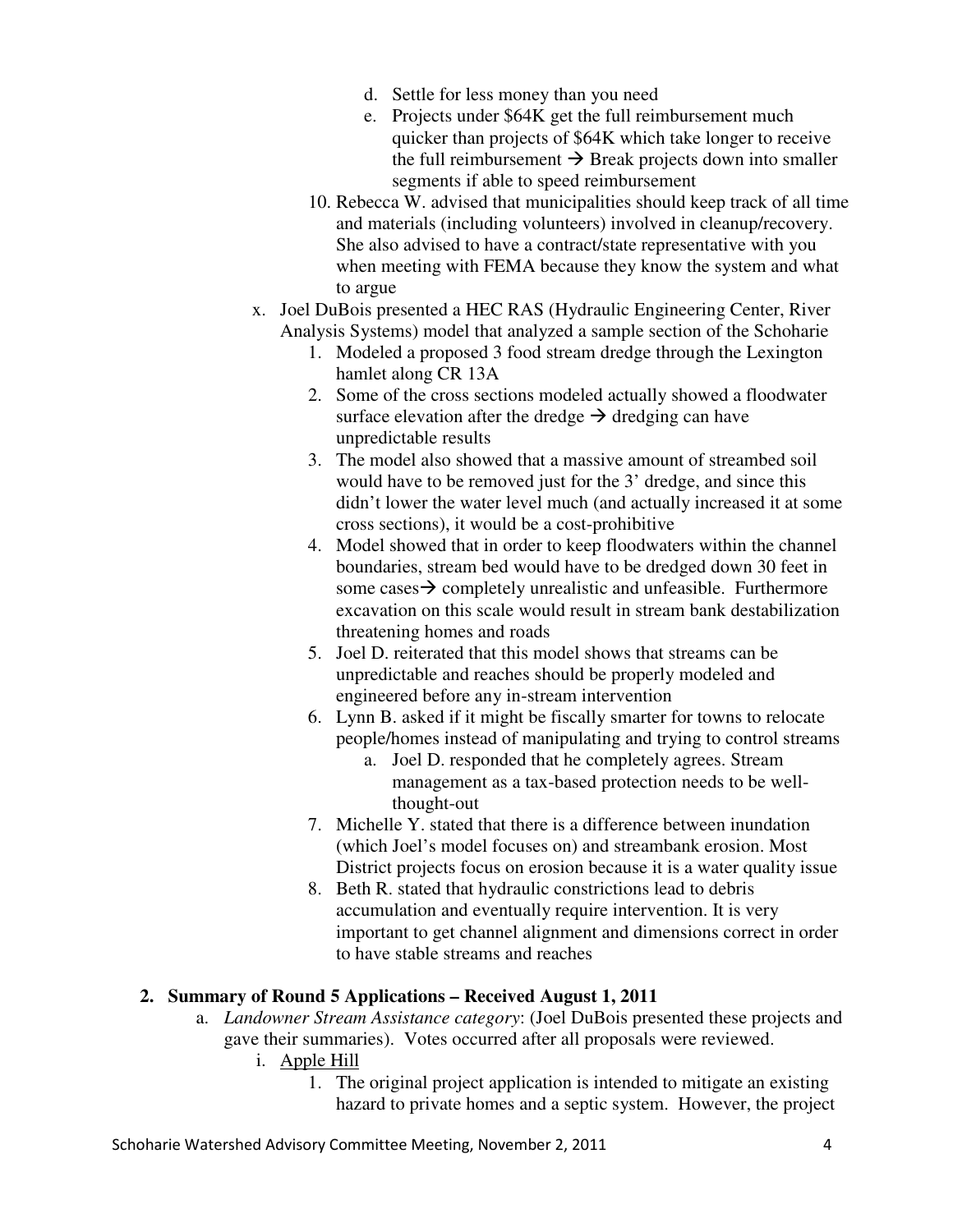will also address an active landslide along the East Kill. Soil borings conducted by the homeowners' engineering consultant have confirmed the existence of unstable sub-surface soil conditions. Stabilization of the slope will not only mitigate the hazard to the homes and septic, but will address stream stability through the reach and reduce sediment loading and turbidity in the East Kill.

- 2. The two properties associated with this project are directly upstream and adjacent to the Nikolaidis property that received a Round 4 LSA grant to complete a stream restoration project. This and the Nikolaidis project could be combined into one. Additionally, there is clay present throughout this area of the East Kill; completing this project will be beneficial for water quality.
- 3. Project scored high enough to be eligible for funding (60/100)
- 4. Agency personnel recommend funding the project at \$150,000
- 5. **Resolution #9 of 2011** motion to fund project at \$150,000 made by Dennis Lucas, seconded by Lynn Byrne, with all present in favor
- ii. County Route 6 at RAH
	- 1. This project is intended to address an existing slope failure that is impacting the stability of County Route 6, and contributing clay rich sediment to the West Kill. The slope failure has resulted in dangerous conditions along the sole roadway servicing the upper portions of the West Kill watershed. Stream bank and bed erosion of clay-rich soils and roadway drainage issues appear to be the main causes of the instability. The proposed project, still in the preliminary assessment phase, is expected to include stabilization of the toe of the slope and management of groundwater conditions within the slope. These treatments are expected to mitigate the hazard to the roadway, an adjacent home, and the water quality and habitat value of the West Kill.
	- 2. The Greene County Highway Department applied for funding for this project during the  $4<sup>th</sup>$  SMIP grant round and received \$75,000 in assistance from the H/I category under the project title of "County Route 6 Slope Failure."
	- 3. This project scored high enough to be eligible for funding (93/100)
	- 4. Agency personnel recommend funding this project at \$150,000
	- 5. Lynn B. inquired about the timeline for this project a. Jeff F.: we're hoping for construction this summer
	- 6. Dave B. stated that this project will cost more than what can be provided from SMIP, but the county is looking into additional funding opportunities
		- a. DEP Stream Management is covering the stream engineering portion
		- b. The county will cover road/infrastructure engineering
	- 7. **Resolution #10 of 2011** motion to fund project at \$150,000 made
	- by Joe Farleigh, seconded by Eric Dahlberg, with all present in favor
- iii. Petosa Stream Restoration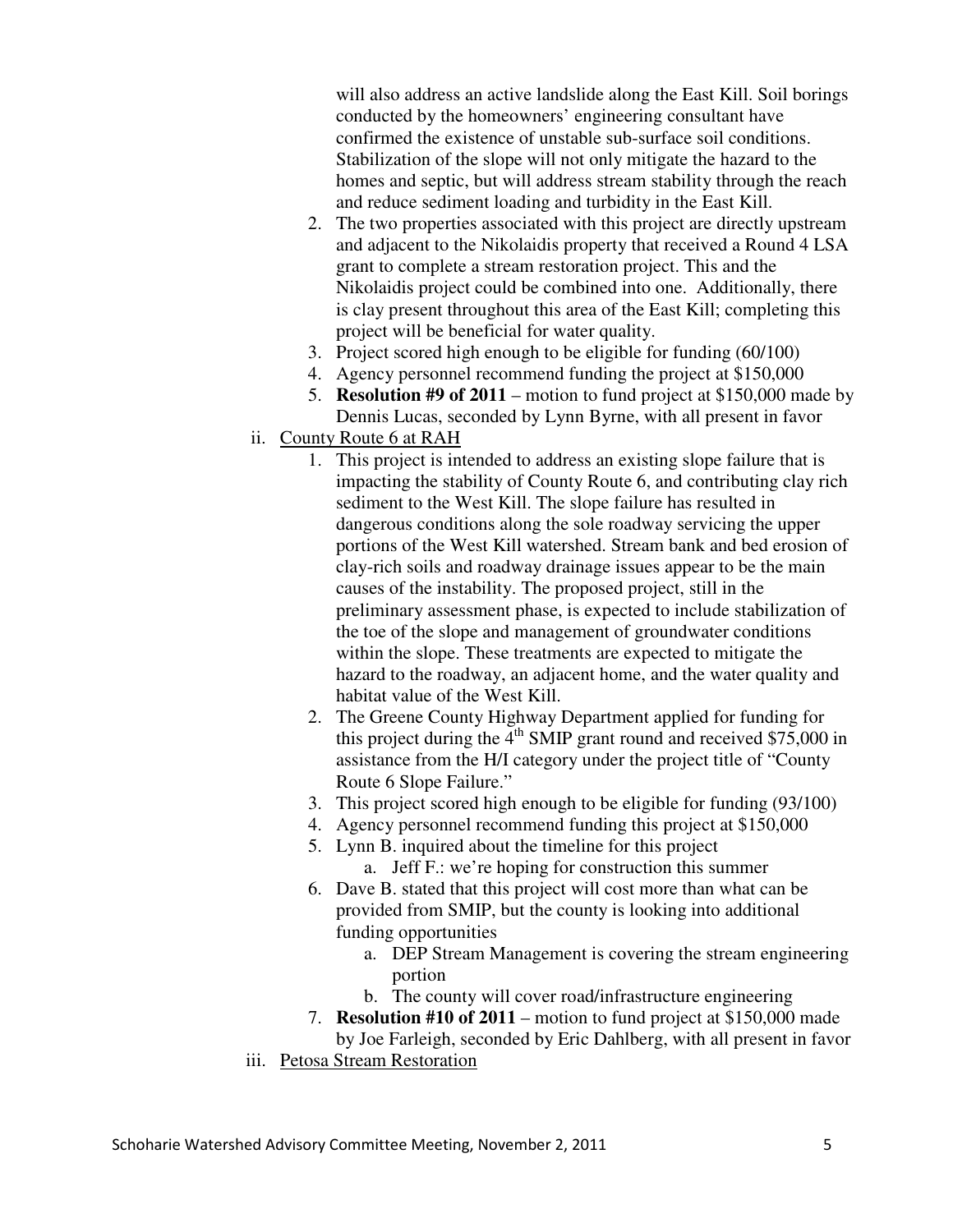- 1. This proposal involves the realignment of approximately 800 linear feet of streambed and the installation of rock vanes and rip rap. This project would be undertaken to prevent further streambank erosion.
- 2. Although the applicant included a significant in-kind amount, this project still scored too low to be eligible for funding (53/100)
- 3. Project is heavily weighted toward 1 objective (private property protection)
- 4. Overall, the stream reach is stable with not much clay deposits (mainly glacial till) – not a great water quality project
- 5. Mike M. inquired if completing this project might benefit the situation downstream at CR 6 at RAH Stables
	- a. Joel responded that this would not impact/improve the situation at RAH
- 6. Mike M. wondered if in-kind contributions could be used elsewhere benefitting the program and whether there might be implications of funding/not funding the project
	- a. Joel D. and Jeff F. stated they will follow up with the applicant, that there shouldn't be any repercussions if the project doesn't receive funding
- 7. Beth R. urged the Committee to be judicious when considering what projects to fund this round because any left over money could be used as a local match for FEMA/SEMO recovery projects
- 8. Erik Allen asked if this project could be revisited in the future yes
- 9. **Resolution #11 of 2011**  motion to not fund project made by Joe Farleigh, seconded by Dennis Lucas, with all present in favor
- iv. Sawicki/LaPierre Streambank Stabilization
	- 1. This project proposes to provide for the stabilization of a eroding bank of the Schoharie Creek by a properly-engineered installation of approximately 275' of rip rap, planting of ecologically-appropriate trees and shrubs, and grass seeding. This project will not only stabilize the bank, but will reduce siltation resulting from the exposure of a clay deposit due to stream and surface runoff erosion; reduce or eliminate land loss; support the deposition of sediments and the natural establishment of willow on the field downstream of the rip rap; and will preserve on of the few deep and cool pools for trout in this immediate area.
	- 2. Project scored too low to be considered for funding (49/100) due to scope of project being heavily weighted towards private property protection. The at-risk property is comprised only of grassed yard; no structures are endangered. Completing this project will not have substantial water quality benefits due to the general lack of large clay exposures
	- 3. **Resolution #12 of 2011** motion to not fund project made by Mike McCrary, seconded by Joe Farleigh, with all present in favor
- v. Gordon Streambank Restoration
	- 1. Prior to Hurricane Irene, applicant applied for streambank stabilization treatments.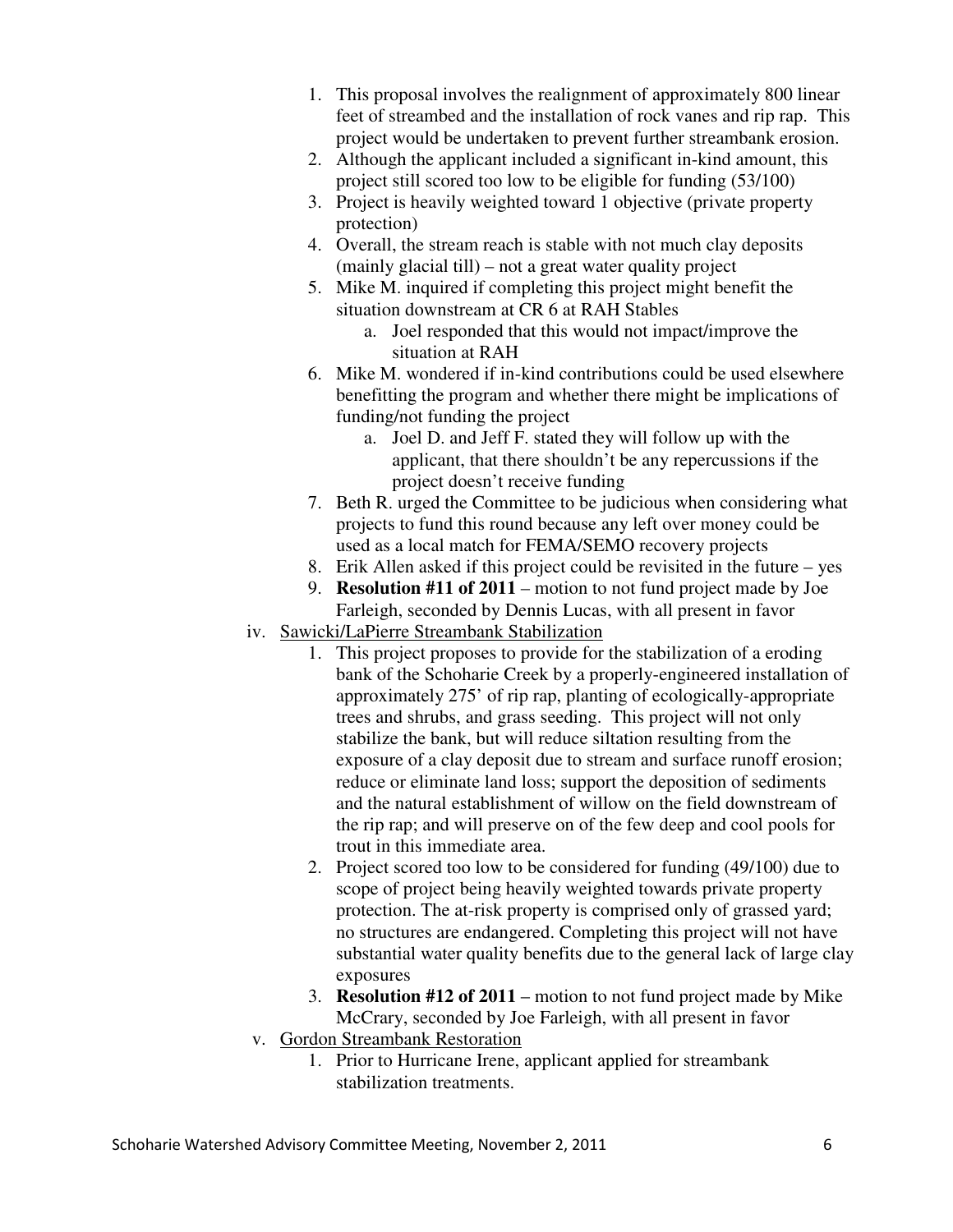- 2. Irene caused considerable more damage to this property after the application was submitted, and as a result the house on the property is condemned.
- 3. Agency personnel view this as an unfeasible project and do not recommend funding
- 4. **Resolution #13 of 2011** motion to not fund project made by Eric Dahlberg, seconded by Judd Weisberg, with all present in favor
- b. *Recreation and Habitat Improvements category*
	- i. Prattsville Creek Walk (Michelle Y. presented this project)
		- 1. Prior to the Hurricane, Prattsville submitted an application to receive funding to enhance Conine Park with educational signage and a lowimpact walking path to the streams
		- 2. Irene destroyed the project site (Conine Park), and it is now full of debris. The proposed project seems currently unfeasible
		- 3. Erik Allen stated that money for a creek walk is the last think Prattsville needs, if we are going to give them money, it should be for something more useful in terms of their recovery/rebuilding
		- 4. Rebecca W. also noted that the park floods repeatedly
		- 5. Judd W. stated that this is a good opportunity for enhanced public fishing access—should also be included in proposal/project
		- 6. Erik Allan was not in favor of allocating funds at this time due to many other priorities facing the community
		- 7. Rebecca W. suggested that the Committee should table the application and will review it in the future upon Prattsville's request.
		- 8. The Committee wants to support Prattsville in this endeavor and when they are ready to rebuild the Park, the town is welcome to reapply for funding.
		- 9. **Resolution #14 of 2011** Motion to table application and review in the future upon Prattsville's request made by Judd Weisberg , seconded by Dennis Lucas, with all present in favor.

## 3. **Summary of Budget**

- a. Due to funding both of the recommended LSA projects at \$150K, the LSA category was overdrawn by \$100,000
	- i. Agency personnel recommended covering this \$100K overage from the General Project Contingency fund, leaving \$85,274 in the contingency fund
- b. Agency personnel also recommended moving all remaining SMIP monies (besides the contingency fund) into one fund to be used as a local match to leverage Hazard Mitigation funds (state/federal recovery assistance) that improve conveyance and drainage where repetitive problems exist, such as the Griffin Road culvert. Funds would be limited and communities would have to apply for the 25% local match i. There would be a total of \$323,677.50 for this effort
- c. **Resolution #15 of 2011** motion to accept agency budget recommendations made by Paul Dibbell, seconded by Lynn Byrne, with all present in favor
- d. Current Budget Satus:
	- i. \$323,677.50 available to use as 25% local match for hazard mitigation projects
	- ii. \$85,274 remaining in Contingency Fund